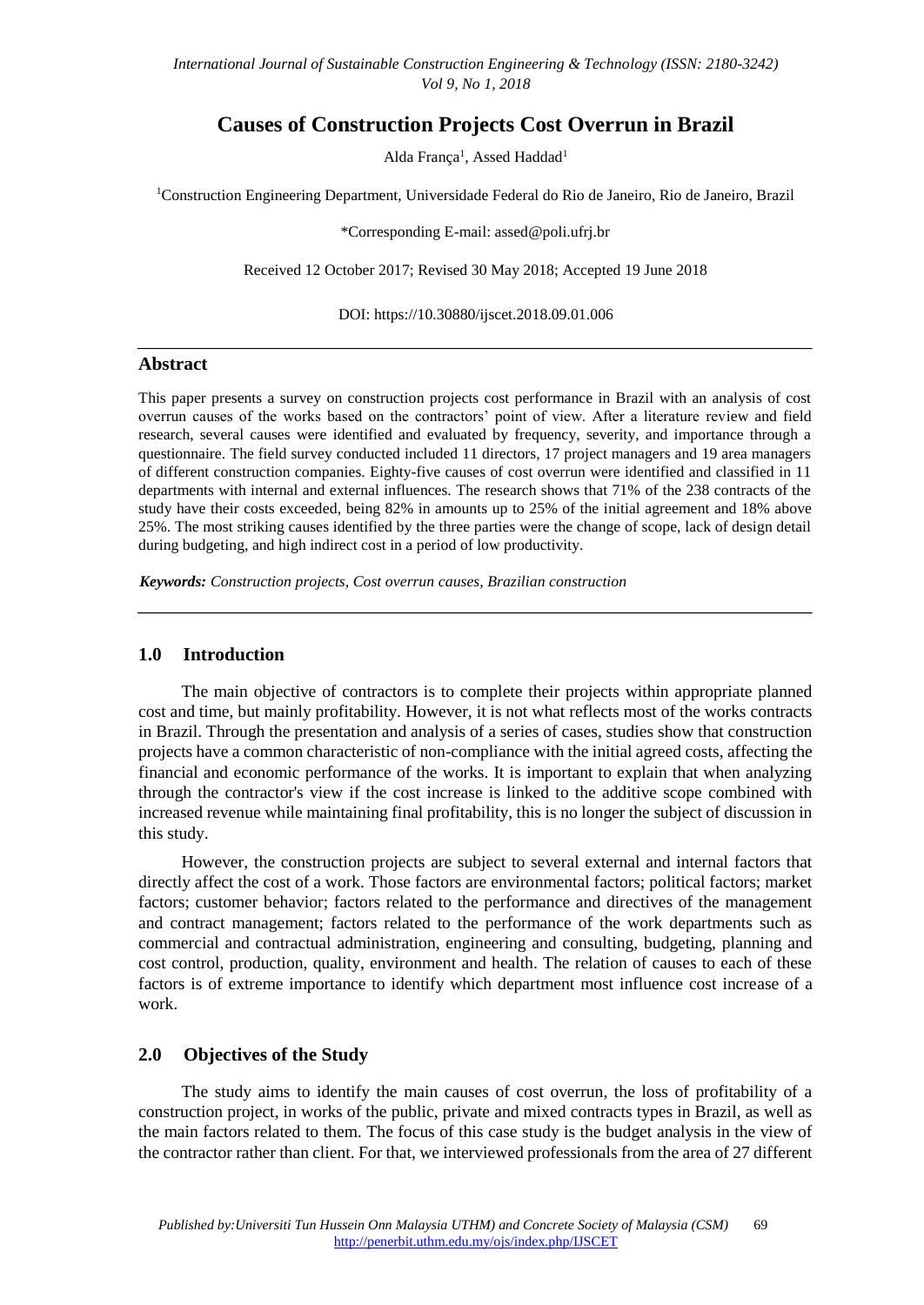companies, who underwent works in 16 states of the country and who have great experience in the construction projects.

The paper covers three important hierarchical levels point of view within construction companies. First, directors, which have a strategic view of all projects and responds directly to shareholders regarding the profitability of the contracts. Then, project managers who are the highest level within a work, responsible for managing and ensuring the interaction between the departments and the profitability of the contract through the effective performance of management in all areas. Finally, the area managers who are the ones who create the budgets, execute the works, carry out the acquisitions, control and monitor cost and planning.

With the analysis through these three hierarchical levels, one can obtain an internal view of the company in the identification and analysis of the main causes of the increase of cost through 3 different points of view, but of great relevance in the five phases of the life cycle of a project.

### **3.0 Literature Review**

Studies presented in various articles indicate that the problem of cost increase is common to several countries and that the causes are recurrent. The poor performance of public works in relation to cost increases and delivery times, compared to expected values, has been recurrent in Brazil and other emerging countries (Santos et al., 2015).

Santos et al. (2015) [1] in a study on the causes of cost increases and deadlines in municipal public building works in Belo Horizonte concluded that 72% of the 145 works evaluated presented a cost increase, very similar with this present study in which 71% of 238 contracts under study showed a cost increase. Santos et al. still present in their study that the two most important causes regarding the delay of the works are related to the lack of compatibility of the projects and error in the quantitative survey. In this present study, these causes were also pointed out as of great importance in the view of area managers.

Senouci et al. (2016) [8] in his study on the increase of term and cost in 122 construction contracts in Qatari shows that 54% had their costs increased and 72% their deadlines increased.

Niazi and Painting (2016) [2] present corruption, late payment by the client and financial difficulties on the part of the construction companies as the three main causes of the increase in construction costs in Afghanistan. But, among the ten most important causes present the delay in the approval of the projects, which in this present study is among the most important causes in common agreement of all the interviewees.

Azhar et al. (2008) [3] in a study on causes of cost increase in works in Pakistan show that the main causes are related to variation in materials prices, high equipment costs. However, the top 10 are also related to the lack of cost control, which in this present study is evaluated as one of the causes of greater impact in the project managers' view.

Similar to the studies cited above, Aziz et al. (2013) [4] in their study in works in Malaysia, have as main causes the variation of materials prices, cash flow and financial difficulties on the part of the constructors. Although in the present study these causes are pointed out, they are not among the ten most relevant. Enshassi et al. (2009) [5] also presents as the main cause of the cost increase the variation of the price of the materials.

Sawalhi (2015) [6] conducts an evaluation of indirect costs in construction projects in the Gaza Strip and presents the impact and importance of these costs on a construction site. The high indirect cost in periods of low productivity is the third most important cause among the 85 presented in the present study.

Assaf and Al-Hejji (2006) [7] in research on causes of the increase of the term in construction projects in Saudi Arabia interview 23 contractors whose results of the most relevant causes in their visions are delay in payment by the client, delay in review and approval of the projects and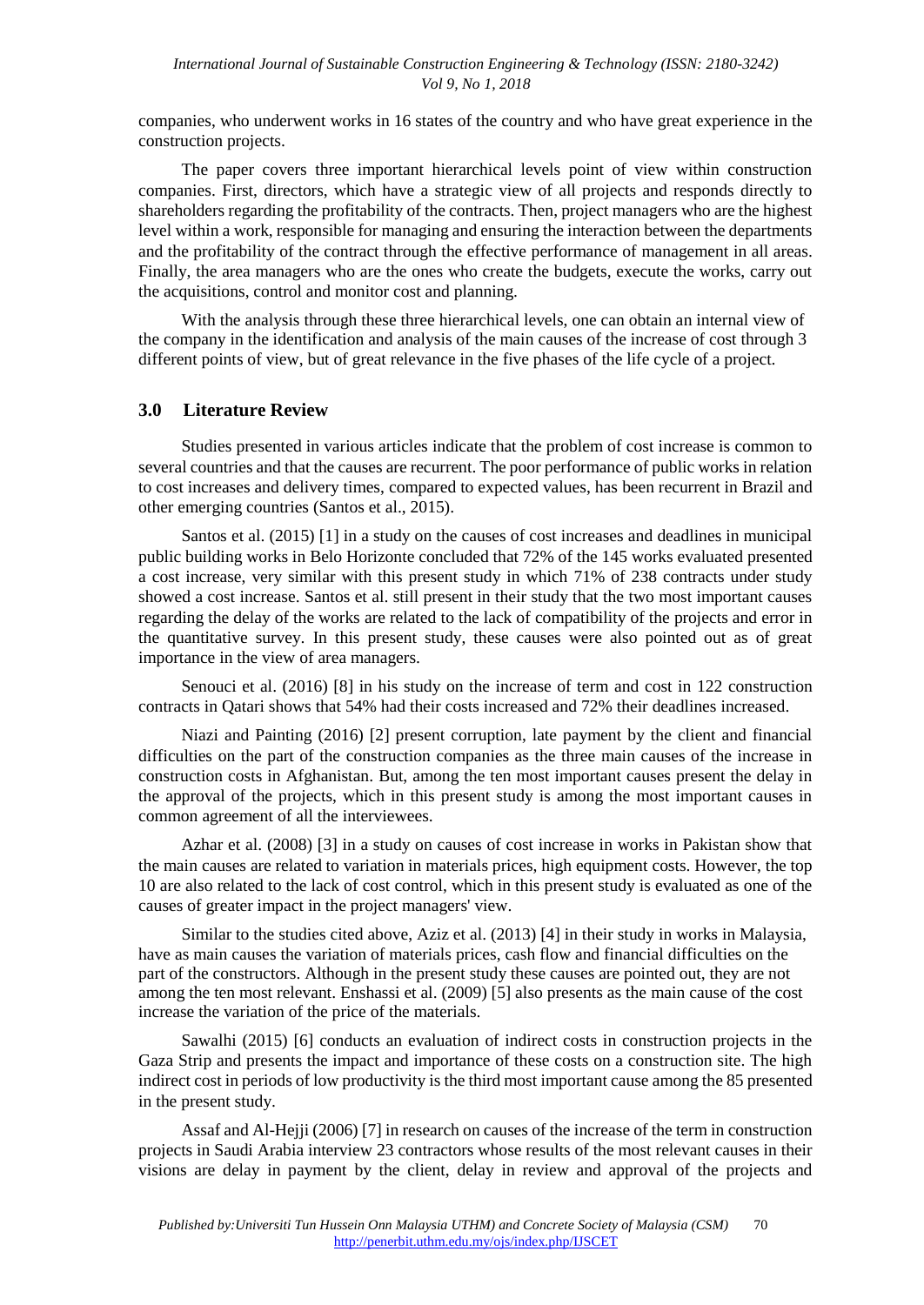modification of the execution sequence of the work. These causes directly impact the cost of the works as can be observed in the present study.

Kaming et al. (1997) [9] in a study of construction projects in two cities in Indonesia show that the increase in the price of materials due to inflation, the error in the estimation of materials and the complexity of the projects are the main causes of the cost increase. Arditi et al. (1985) [10] presents a similar result in his study in Turkey.

Cheng (2014) [11] presents a research result in which change in scope and cost control are the most relevant causes. Already Polat et al. (2014) [12] identified project changes and delays in project approval as more critical factors. These two studies present very similar results with the present study.

Based on this literature review, the causes of cost overrun in construction projects in Brazil were analyzed and listed based on the evaluation of several professionals in the industry. Their experiences contributed to other causes until reaching the 85 introduced in the present study.

### **4.0 Research Methodology**

The research methodology consisted in the identification of 85 causes of cost increase through the literature review and field research with professionals in the area. Subsequently, these causes were distributed in 11 departments. Following a questionnaire was elaborated being divided into two stages: the first one with the objective to qualify the interviewed ones by obtaining information on the career and data of the works lived by them. The second, focused on the evaluation of the frequency and severity of the causes listed. Subsequently, an analysis of the data collected in the second stage was carried out through frequency, severity and importance indexes.

The interview includes 47 professionals, such as 11 directors, 17 project managers and 19 area managers with experience in 27 different construction companies. The answers were based on the experience of 238 small, medium and large works.

# **5.0 Questionnaire Design**

In order to prepare a questionnaire, it was necessary, in the first stage, to obtain the data related to the interviewees' profile, such as the position held, the number of years of experience, the number of works done, the types of work, the types of contract and the percentage of cost increase on those projects.

The second part of the questionnaire is related to the evaluation of the causes of cost overruns. The Liker scale was evaluated from 1 to 5 for frequency and severity. The frequency of the cause event was characterized as: does not occur, low frequency, medium frequency, high frequency and extreme frequency. The severity follows a similar category being: no severity, low severity, medium severity, high severity and extreme severity. The collected data were then compiled according to the approach described below.

# **6.0 Data Analysis Approach**

For the analysis of the data, the following statistical formulas were applied:

(FI) Frequency Index: This formula is used to list the causes identified according to their frequency from the evaluation of each interviewee.

$$
FI\left(\frac{\%}{\%}\right) = \sum_{A \times N} \frac{Af}{A \times N} \quad (1)
$$
\nWhere: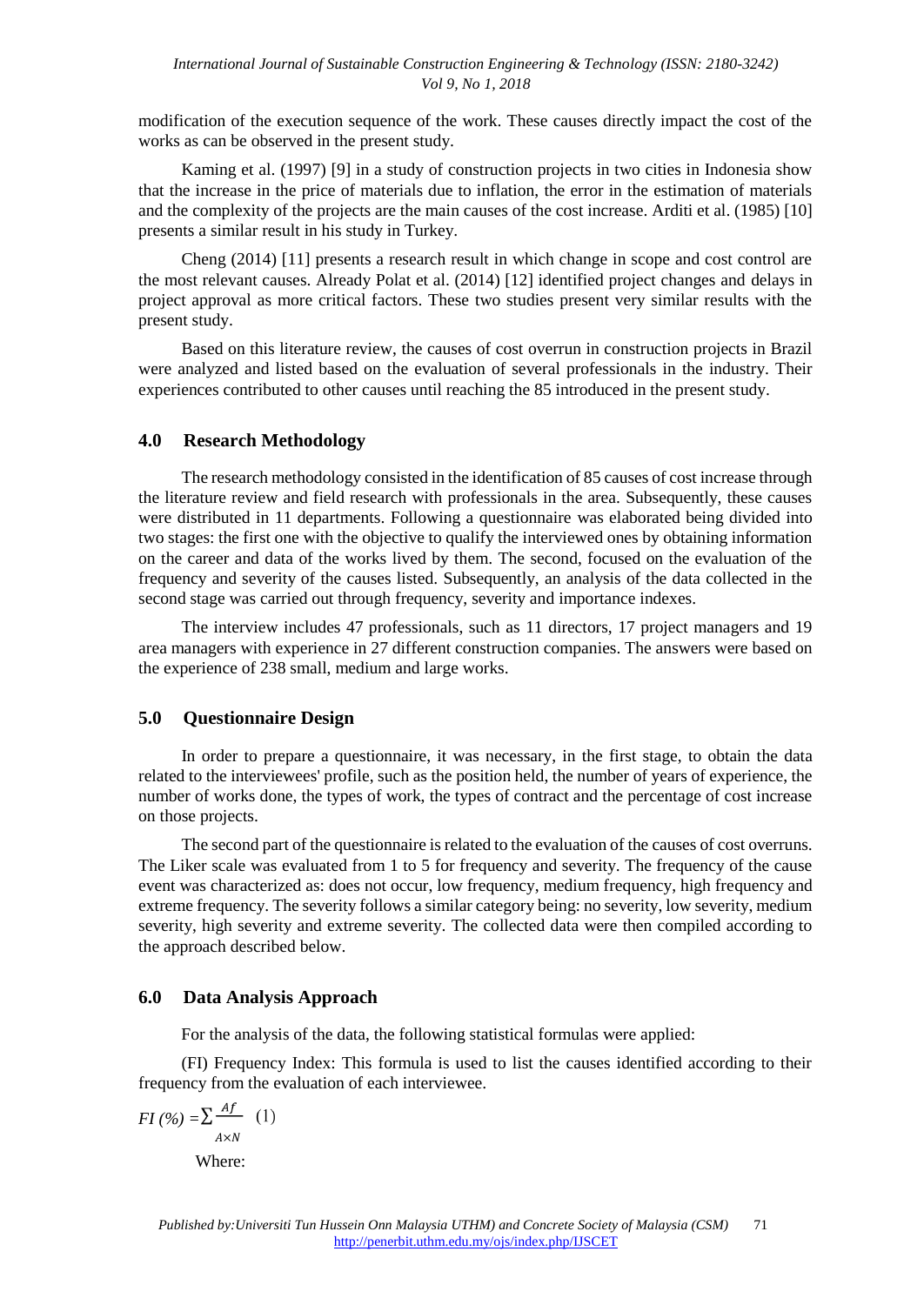$\Sigma Af =$  sum of the weight of the frequency reported by each interviewee from 1 to 5 for the presented cause;

 $A =$  highest weight, which in this case is equal to 5, highest category of the Likert scale adopted in this study; and

 $N =$  total number of responses to that cause;

This formula must be applied for each cause.

(RII) Index of Relative Importance or (SI) Severity Index: This formula is used to list the causes identified according to their severity or impact based on the evaluation of each interviewee.

$$
RII = SI = \sum_{A \times N}^{W} (2)
$$

Where:

 $\Sigma W$  = sum of the impact weight reported by each interviewee from 1 to 5 for the cause presented;

 $A =$  highest weight, which in this case is equal to 5, highest category of the Likert scale adopted in this study; and

 $N =$  total number of responses to that cause;

This formula must be applied for each cause.

(IMPI) Importance Index: This formula is used to list the identified causes according to their importance from the evaluation of each interviewee and is obtained by multiplying the IF index by the SI.

#### *IMPI* (%) =  $F1 \times SI$  (3)

Finally, was calculated the Spearman correlation coefficient (*rs*) which is a non-parametric test whose result varies from  $-1$  to  $+1$ , with  $+1$  signifying a total agreement between the candidate groups and -1 total disagreement [7]. Closer to 1 the result means a good correlation of the analyzed groups. This coefficient was applied to the results of the 3 possible combinations: Directors with Project managers; Directors with Area Managers and Area Managers with Project managers, using the following formula:

$$
r_s = 1 - \frac{6}{n(n^2-1)} \left( 4 \right)_{\sum 2}
$$

Where:

 $d =$  difference between the classifications of the 2 groups analyzed; and n

= number of analyzed data.

The results obtained with the application of these statistical formulas will be presented in several tables that will be exposed in the following item.

### **7.0 Results and Discussions**

Data were collected based on 238 contracts distributed in 16 states of the country as shown in Figure 1.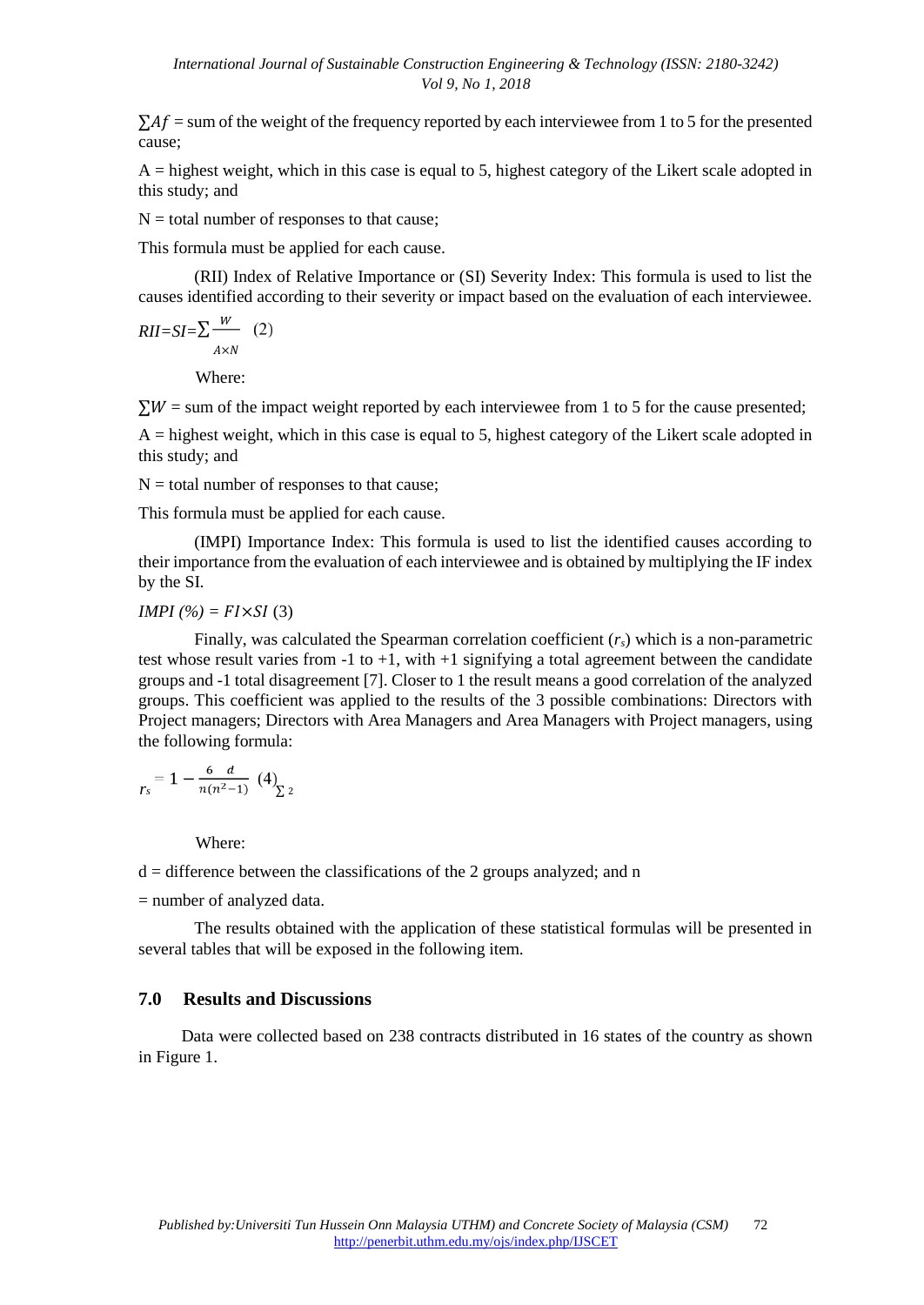

**Figure 1**: Country states involved in the case study. Source: (Author, 2017)

In the first stage of the questionnaire, data were collected regarding the characteristics of the respondents and their different experiences, as can be observed in Table 1 and Figure 2.

| <b>Parameters</b>                 | Quantity       | Percentage (%) | Cumulative $(\% )$ |  |  |
|-----------------------------------|----------------|----------------|--------------------|--|--|
| Respondent's Position             |                |                |                    |  |  |
| Director                          | 11             | 23%            | 23%                |  |  |
| Project manager                   | 17             | 36%            | 60%                |  |  |
| Area Managers                     | 19             | 40%            | 100%               |  |  |
| Experience (years)                |                |                |                    |  |  |
| Director                          | 28             | 38%            | 38%                |  |  |
| Project manager                   | 17             | 35%            | 74%                |  |  |
| <b>Area Managers</b>              | 11             | 26%            | 100%               |  |  |
| Types of Projects                 |                |                |                    |  |  |
| <b>Buildings</b>                  | 71             | 30%            | 30%                |  |  |
| Infrastructure                    | 125            | 53%            | 82%                |  |  |
| <b>Industrial Projects</b>        | 38             | 16%            | 98%                |  |  |
| Offshore and onshore oil platform | $\overline{4}$ | 2%             | 100%               |  |  |
| <b>Contract Types</b>             |                |                |                    |  |  |
| Public                            | 120            | 50%            | 50%                |  |  |
| Private                           | 105            | 44%            | 95%                |  |  |
| <b>Public Private</b>             | 13             | 5%             | 100%               |  |  |
| Size of Projects                  |                |                |                    |  |  |
| 0 - 35 Million (USD)              | 109            | 46%            | 46%                |  |  |
| 35 - 100 Million (USD)            | 61             | 26%            | 71%                |  |  |
| 100 - 350 Million (USD)           | 47             | 20%            | 91%                |  |  |

**Table 1:** Characteristics of respondents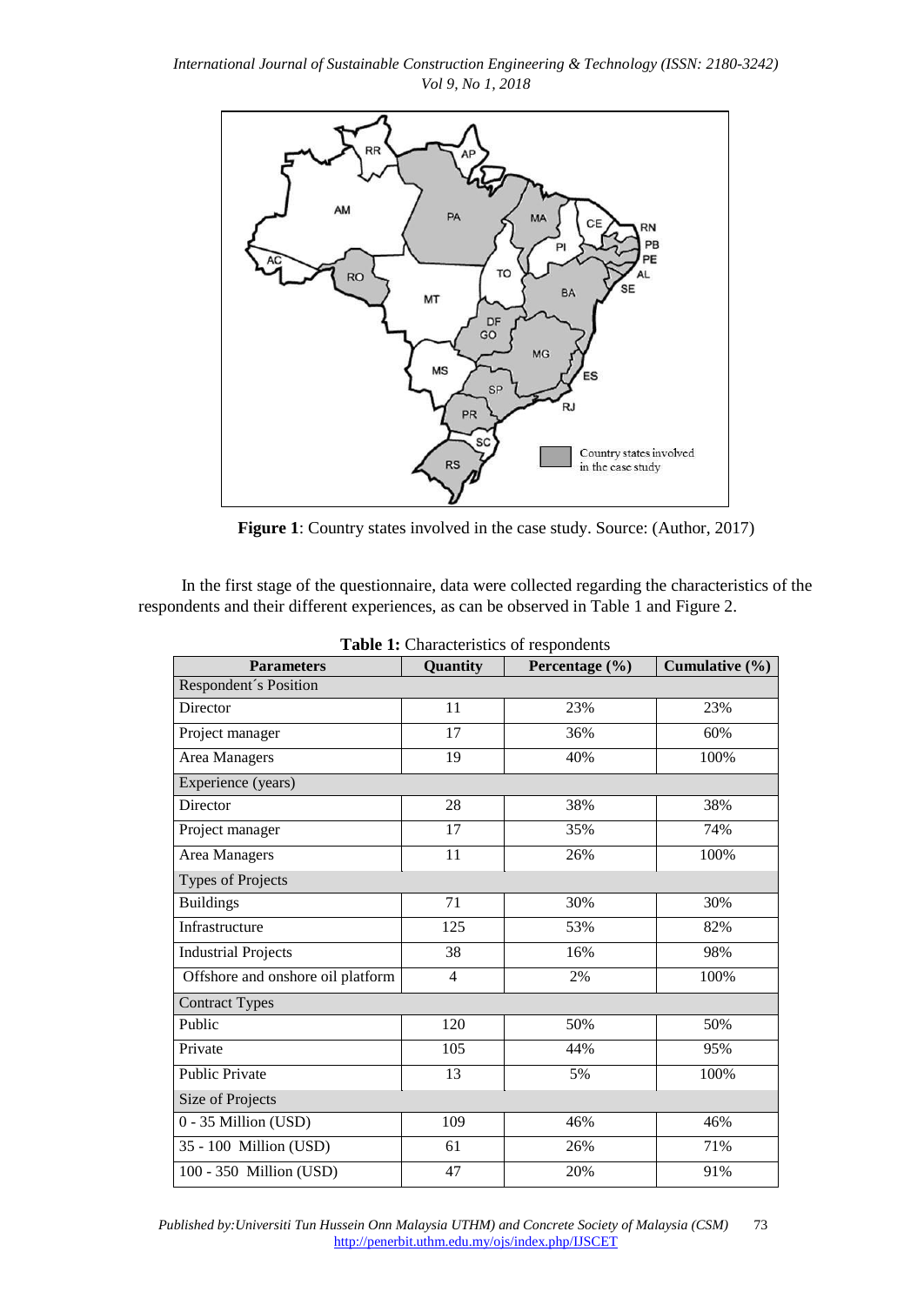| USD)<br>350<br>Million<br>More<br>than | 9% | .00% |
|----------------------------------------|----|------|
|                                        |    |      |



**Figure 2**: Percentage of Cost Overrun in Projects. Source: (Author, 2017)

Subsequently, the second stage of the questionnaire consisted in the evaluation of the 85 causes of cost increase classified by each department, identified in Table 2.

| $\bf No$     | <b>Cost overrun Causes</b>                                   | <b>Departments</b>                         |
|--------------|--------------------------------------------------------------|--------------------------------------------|
| $\mathbf{1}$ | Changes / additives in scope                                 | Client                                     |
| 2            | Undefined scope                                              | Client                                     |
| 3            | Political pressures to meet deadlines                        | Client                                     |
| 4            | Frequent change orders during construction by client         | Client                                     |
| 5            | Delay in progress payments by client                         | Client                                     |
| 6            | Delayed delivery of the site by the client                   | Client                                     |
| $\tau$       | Unrealistic contractual deadlines                            | Client                                     |
| 8            | Customer contractual suspension                              | Client                                     |
| 9            | Delay in decision making by the client                       | Client                                     |
| 10           | Restrictions such as expropriations and interference         | Client                                     |
| 11           | Lack / inefficiency of contract administration               | Commercial / Contractual<br>Administration |
| 12           | Lack of qualification of subcontractors                      | Commercial / Contractual<br>Administration |
| 13           | Constant changes of subcontractors                           | Commercial / Contractual<br>Administration |
| 14           | Lack of knowledge of subcontractors                          | Commercial / Contractual<br>Administration |
| 15           | Contracts poorly negotiated with subcontractors (measurement | Commercial / Contractual                   |
|              | criteria, unit cost, payment term, etc.)                     | Administration                             |
| 16           | Constant equipment failure                                   | Commercial / Contractual<br>Administration |

**Table 2:** List of causes of cost overrun categorized into eleven departments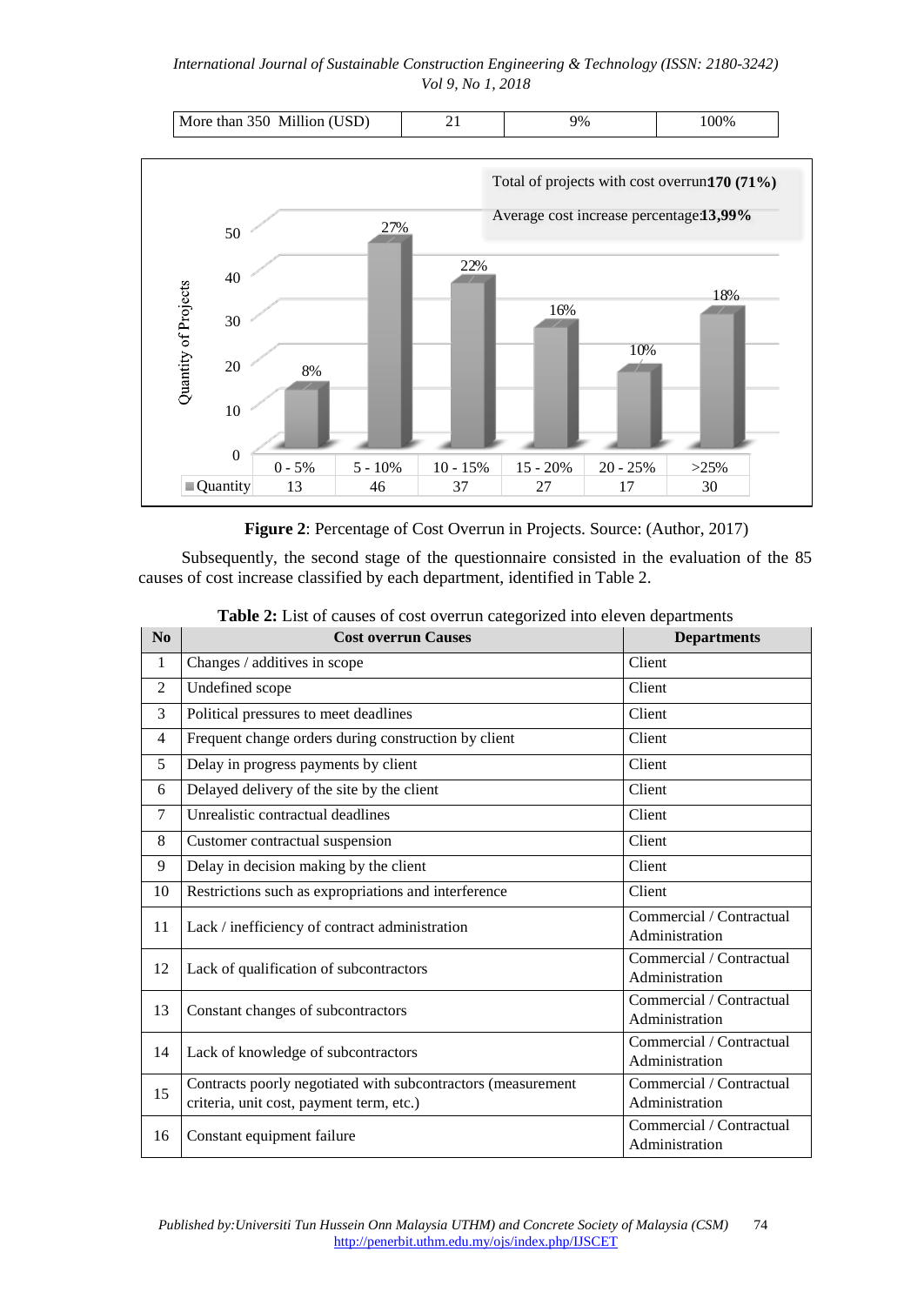|                                      | Commercial / Contractual |
|--------------------------------------|--------------------------|
| 17 Purchase of low quality materials | Administration           |

| N <sub>0</sub> | <b>Cost overrun Causes</b>                                                                                 | <b>Departments</b>                         |
|----------------|------------------------------------------------------------------------------------------------------------|--------------------------------------------|
| 18             | Delay in delivery of materials                                                                             | Commercial / Contractual<br>Administration |
| 19             | Financial difficulty on the part of the company causing delay in the<br>payment of the resources mobilized | Directorship                               |
| 20             | Lack of interaction between directors and project managers                                                 | Directorship                               |
| 21             | Lack of experience of the company in the construction type                                                 | Directorship                               |
| 22             | Excessive internal procedures                                                                              | Directorship                               |
| 23             | Lack of internal procedures                                                                                | Directorship                               |
| 24             | Increase in Central Administration Fee                                                                     | Directorship                               |
| 25             | Unrealistic initial budget assumptions                                                                     | Directorship                               |
| 26             | Late in reviewing design documents                                                                         | Engineering / Consulting                   |
| 27             | Complexity of project design                                                                               | Engineering / Consulting                   |
| 28             | Lack of communication and integration between<br>consultants/engineering sector with other parties         | Engineering / Consulting                   |
| 29             | Slow information delivery (Ex: Technical queries)                                                          | Engineering / Consulting                   |
| 30             | Conflicts between consultants/engineering sector with other parties                                        | Engineering / Consulting                   |
| 31             | Project design incompatibility                                                                             | Engineering / Consulting                   |
| 32             | Mistakes in design documents                                                                               | Engineering / Consulting                   |
| 33             | Delay in the preparation of design projects                                                                | Engineering / Consulting                   |
| 34             | Extreme weather factors (rains, winds, heat.)                                                              | <b>Environmental Factors</b>               |
| 35             | Natural disasters                                                                                          | <b>Environmental Factors</b>               |
| 36             | Archaeological interferences at the site                                                                   | <b>Environmental Factors</b>               |
| 37             | Interference of fauna and flora                                                                            | <b>Environmental Factors</b>               |
| 38             | Corruption                                                                                                 | <b>Political Factors</b>                   |
| 39             | Effects of social and cultural factors                                                                     | <b>Political Factors</b>                   |
| 40             | Problems with public services                                                                              | <b>Political Factors</b>                   |
| 41             | Excessive bureaucracy on the part of public entities                                                       | <b>Political Factors</b>                   |
| 42             | Change of norms and laws                                                                                   | <b>Political Factors</b>                   |
| 43             | Change of taxes                                                                                            | <b>Political Factors</b>                   |
| 44             | Raise in the price of resources due to the increase in inflation                                           | <b>Political Factors</b>                   |
| 45             | Change of national currency                                                                                | Political Factors                          |
| 46             | Exchange variation                                                                                         | <b>Political Factors</b>                   |
| 47             | Variation in the price of commodities (Oil, ethanol, wheat, aluminum<br>,.)                                | <b>Political Factors</b>                   |
| 48             | Permission for foreign jobs                                                                                | Political Factors                          |
| 49             | Lack of security in the area of construction activities (robberies,<br>shootings, etc.)                    | <b>Political Factors</b>                   |
| 50             | Lack of specialized labor                                                                                  | External                                   |
| 51             | High labor cost                                                                                            | External                                   |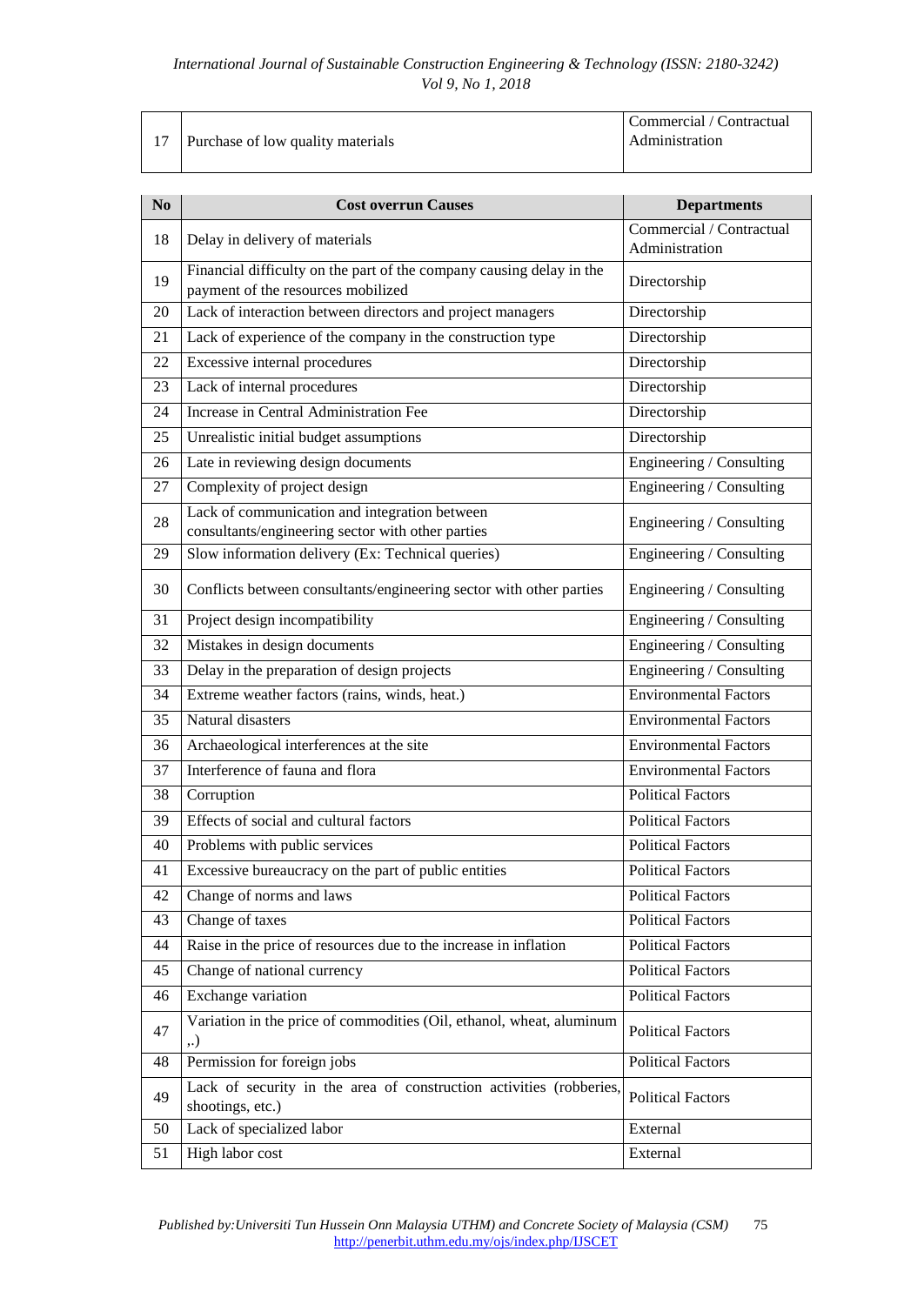| 52             | Lack of qualified labor                                                                                                                 | External                   |
|----------------|-----------------------------------------------------------------------------------------------------------------------------------------|----------------------------|
| 53             | Shortage of building materials and equipment on the market                                                                              | External                   |
| 54             | High market demand by raising prices of resources (materials,<br>equipment, services, etc.)                                             | External                   |
| 55             | Lack of interaction between production, engineering, planning, cost<br>and customer measurement sectors                                 | <b>Contract Management</b> |
| N <sub>0</sub> | <b>Cost overrun Causes</b>                                                                                                              | <b>Departments</b>         |
| 56             | Lack of team motivation due to non-active leadership                                                                                    | <b>Contract Management</b> |
| 57             | Conflicts between area leaders                                                                                                          | <b>Contract Management</b> |
| 58             | Delays in the mobilization of construction sites and resources                                                                          | <b>Contract Management</b> |
| 59             | High indirect cost in periods of low productivity                                                                                       | <b>Contract Management</b> |
| 60             | Lack of safety, environment and health management                                                                                       | <b>Contract Management</b> |
| 61             | Inefficiency in identifying risks                                                                                                       | <b>Budget</b>              |
| 62             | Lack of knowledge of the real productivity in the elaboration of the<br>compositions                                                    | <b>Budget</b>              |
| 63             | Error in raising quantitative                                                                                                           | <b>Budget</b>              |
| 64             | Lack of design detail during budgeting                                                                                                  | <b>Budget</b>              |
| 65             | Lack of consideration of unproductiveness in the calculation of labor                                                                   | <b>Budget</b>              |
| 66             | Lack of consideration of social charges in the calculation of labor<br>cost                                                             | <b>Budget</b>              |
| 67             | Lack of consideration of the aggregate cost in the calculation of labor<br>cost (meal, transportation, examinations, health plan, etc.) | <b>Budget</b>              |
| 68             | Lack of consideration of price readjustment (labor, material,<br>subcontractors, etc.)                                                  | <b>Budget</b>              |
| 69             | Unit cost of budgeted resources lower than that practiced for lack of<br>quotation or lagged database                                   | <b>Budget</b>              |
| 70             | The budget sector generally does not perform the work                                                                                   | <b>Budget</b>              |
| 71             | Lack of productivity monitoring                                                                                                         | Planning / Cost Control    |
| 72             | Lack of planning in materials purchases and contracting services                                                                        | Planning / Cost Control    |
| 73             | Initial planning inefficient or impracticable                                                                                           | Planning / Cost Control    |
| 74             | Lack of planning monitoring                                                                                                             | Planning / Cost Control    |
| 75             | Lack of cost monitoring                                                                                                                 | Planning / Cost Control    |
| 76             | Low labor productivity                                                                                                                  | Production / Quality       |
| 77             | Waste materials                                                                                                                         | Production / Quality       |
| 78             | Low equipment efficiency                                                                                                                | Production / Quality       |
| 79             | Errors during construction caused by subcontractors                                                                                     | Production / Quality       |
| 80             | Rework due to errors during construction                                                                                                | Production / Quality       |
| 81             | Lack of quality control                                                                                                                 | Production / Quality       |
| 82             | Delay in mobilization and start of service                                                                                              | Production / Quality       |
| 83             | Maintenance after delivery of the work                                                                                                  | Production / Quality       |
| 84             | Excess overtime                                                                                                                         | Production / Quality       |
| 85             | Execution of services out of scope                                                                                                      | Production / Quality       |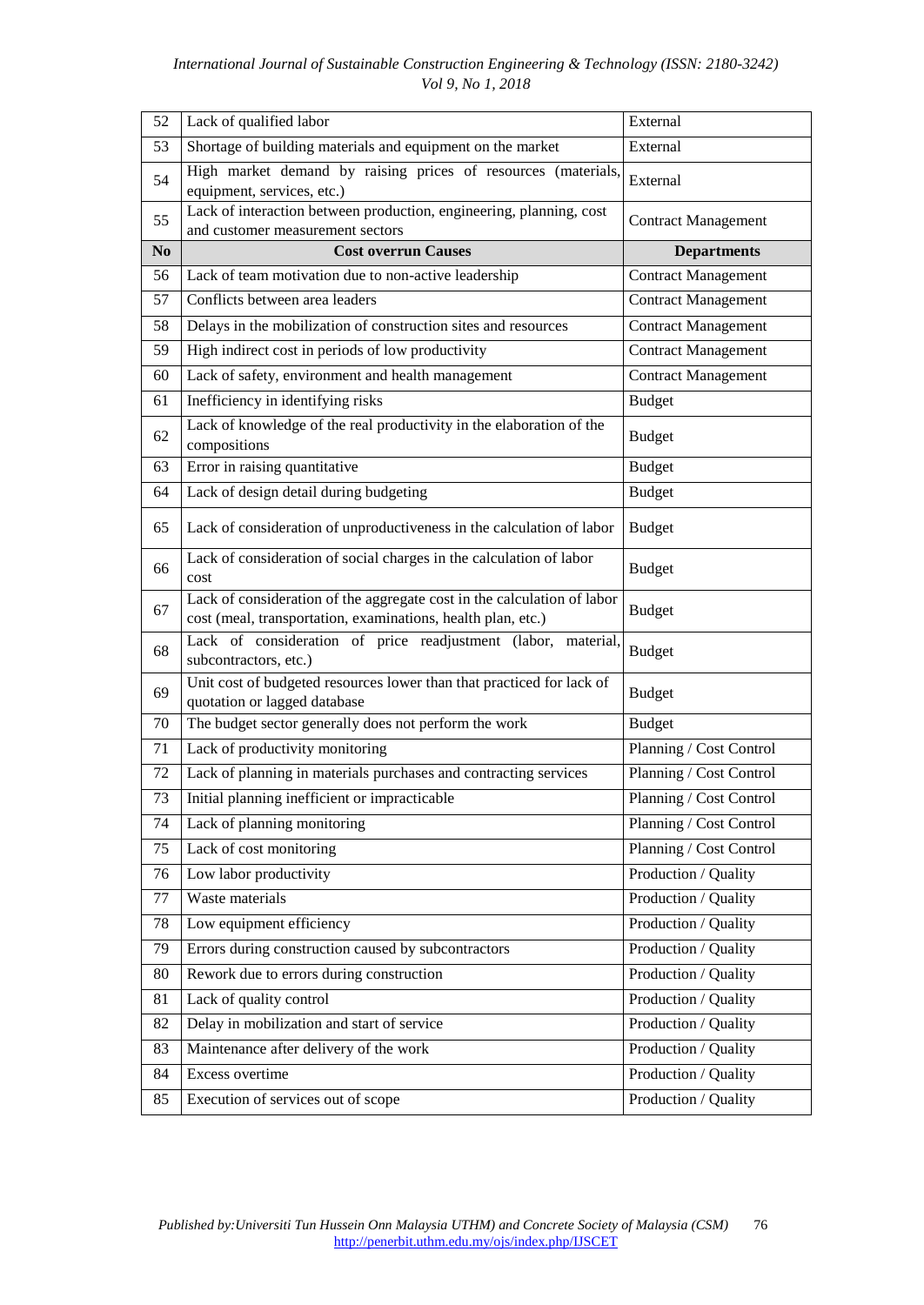The interviewees of the three groups performed an assessment of 1 to 5 according to the Likert scale when frequency, severity, and importance. The 10 most frequent causes can be observed in Table 3.

| $\bf No$       | <b>Directors</b>                                         | Project manager                                          | <b>Area Managers</b>                                    |
|----------------|----------------------------------------------------------|----------------------------------------------------------|---------------------------------------------------------|
| 1              | Lack of design detail during<br>budgeting                | Changes/additives in scope                               | Lack of design detail during<br>budgeting               |
| $\overline{2}$ | Changes/additives in scope                               | The budget sector generally<br>does not perform the work | Changes/additives in scope                              |
| 3              | Delay in the preparation of<br>design projects           | Political pressures to meet<br>deadlines                 | Waste materials                                         |
| $\overline{4}$ | High indirect cost in periods of<br>low productivity     | Lack of design detail during<br>budgeting                | Unrealistic initial budget<br>assumptions               |
| 5              | Low labor productivity                                   | Excess overtime                                          | High indirect cost in periods of<br>low productivity    |
| 6              | Excess overtime                                          | Undefined scope                                          | Political pressures to meet<br>deadlines                |
| 7              | The budget sector generally<br>does not perform the work | Restrictions such as<br>expropriations and interference  | Excessive bureaucracy on the<br>part of public entities |
| 8              | Lack of productivity<br>monitoring                       | Unrealistic initial budget<br>assumptions                | Low labor productivity                                  |
| 9              | Late in reviewing design<br>documents                    | Waste materials                                          | Late in reviewing design<br>documents                   |
| 10             | Waste materials                                          | High indirect cost in periods of<br>low productivity     | Project design incompatibility                          |

As can be seen at the tables above, the frequency-related causes, common to all groups are: changes/additives in the scope; lack of design detail during budgeting; waste of materials.

With regard to severity, the 10 causes that generate the greatest impact according to the interviewees can be observed in Table 4.

|                | <b>THERE</b> To DURETLY OF COST OVERTIGHT CHASCS                                        |                                                         |                                                                                         |  |
|----------------|-----------------------------------------------------------------------------------------|---------------------------------------------------------|-----------------------------------------------------------------------------------------|--|
| N <sub>o</sub> | <b>Directors</b>                                                                        | Project manager                                         | <b>Area Managers</b>                                                                    |  |
| 1              | Lack of design detail during<br>budgeting                                               | Restrictions such as<br>expropriations and interference | Lack of knowledge of the real<br>productivity in the elaboration<br>of the compositions |  |
| 2              | Low labor productivity                                                                  | Lack of design detail during<br>budgeting               | High indirect cost in periods of<br>low productivity                                    |  |
| 3              | High indirect cost in periods of<br>low productivity                                    | Undefined scope                                         | Undefined scope                                                                         |  |
| $\overline{4}$ | Lack of knowledge of the real<br>productivity in the elaboration<br>of the compositions | Mistakes in design documents                            | Unrealistic initial budget<br>assumptions                                               |  |
| 5              | Lack/inefficiency of contract<br>administration                                         | Waste materials                                         | Error in raising quantitative                                                           |  |
| 6              | Delay in the preparation of<br>design projects                                          | Unrealistic initial budget<br>assumptions               | Lack of design detail during<br>budgeting                                               |  |

**Table 4:** Severity of cost overrun causes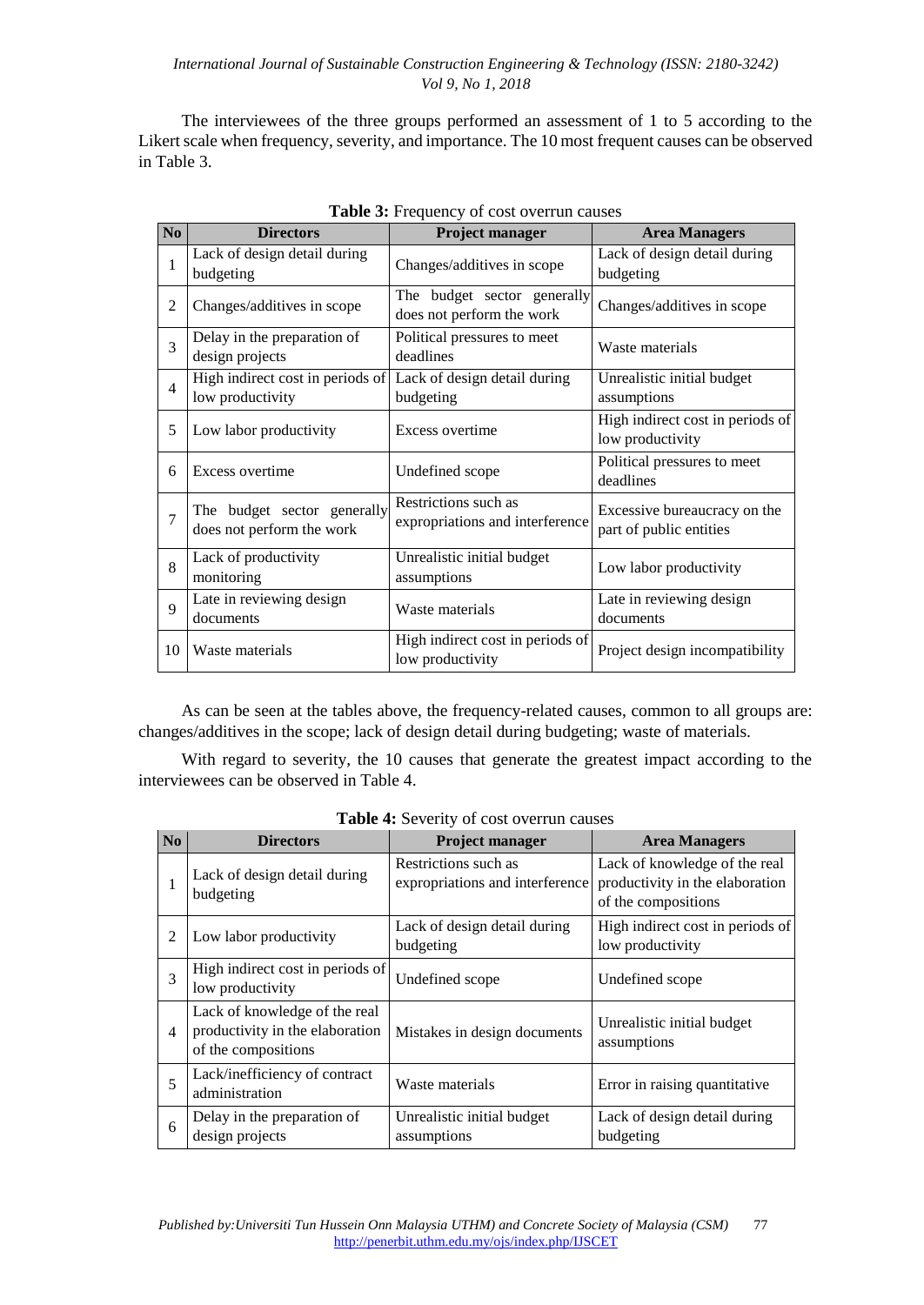| Error in raising quantitative      | Lack of knowledge of the real<br>productivity in the elaboration Low labor productivity<br>of the compositions |                            |
|------------------------------------|----------------------------------------------------------------------------------------------------------------|----------------------------|
| Lack of productivity<br>monitoring | Lack of consideration of<br>unproductiveness in the<br>calculation of labor                                    | Changes/additives in scope |

| N <sub>0</sub> | <b>Directors</b>                                 | <b>Project manager</b>  | <b>Area Managers</b>                                                                                                 |
|----------------|--------------------------------------------------|-------------------------|----------------------------------------------------------------------------------------------------------------------|
| 9              | Initial planning inefficient or<br>impracticable | Lack of cost monitoring | Unit cost of<br>budgeted<br>lower than<br>that<br>resources<br>practiced for lack of quotation<br>or lagged database |
| 10             | Changes/additives in scope                       | Excess overtime         | Late in reviewing design<br>documents                                                                                |

The common causes for the 3 groups are budget-related. They are: lack of knowledge of the real productivity in the elaboration of the compositions and lack of design detail during budgeting.

Finally, the 10 most important causes can be observed in Table 5.

|                | <b>rapic S.</b> Importance or cost overran eauses                                       |                                                         |                                                                                         |  |
|----------------|-----------------------------------------------------------------------------------------|---------------------------------------------------------|-----------------------------------------------------------------------------------------|--|
| No             | <b>Directors</b>                                                                        | Project manager                                         | <b>Area Managers</b>                                                                    |  |
| $\mathbf 1$    | Lack of design detail during<br>budgeting                                               | Changes/additives in scope                              | Lack of design detail during<br>budgeting                                               |  |
| $\overline{2}$ | Changes/additives in scope                                                              | Lack of design detail during<br>budgeting               | High indirect cost in periods of<br>low productivity                                    |  |
| 3              | Low labor productivity                                                                  | Restrictions such as<br>expropriations and interference | Changes/additives in scope                                                              |  |
| $\overline{4}$ | High indirect cost in periods of<br>low productivity                                    | Undefined scope                                         | Unrealistic initial budget<br>assumptions                                               |  |
| 5              | Delay in the preparation of<br>design projects                                          | Excess overtime                                         | Lack of knowledge of the real<br>productivity in the elaboration<br>of the compositions |  |
| 6              | Lack of productivity<br>monitoring                                                      | Waste materials                                         | Low labor productivity                                                                  |  |
| 7              | Lack of knowledge of the real<br>productivity in the elaboration<br>of the compositions | Unrealistic initial budget<br>assumptions               | Late in reviewing design<br>documents                                                   |  |
| 8              | Excess overtime                                                                         | High indirect cost in periods of<br>low productivity    | Waste materials                                                                         |  |
| 9              | Lack of planning in materials<br>purchases and contracting<br>services                  | Late in reviewing design<br>documents                   | Undefined scope                                                                         |  |
| 10             | Initial planning inefficient or<br>impracticable                                        | Political pressures to meet<br>deadlines                | Project design incompatibility                                                          |  |

**Table 5:** Importance of cost overrun causes

Finally, with regard to importance, the common causes for the three groups of interviewees are: lack of design detail during budgeting; changes/additives of scope; high indirect cost in periods of low productivity.

As mentioned, the causes of cost overrun were classified into 11 departments and from the compilation of all data, the tables 6 to 9 below present the frequency, severity and importance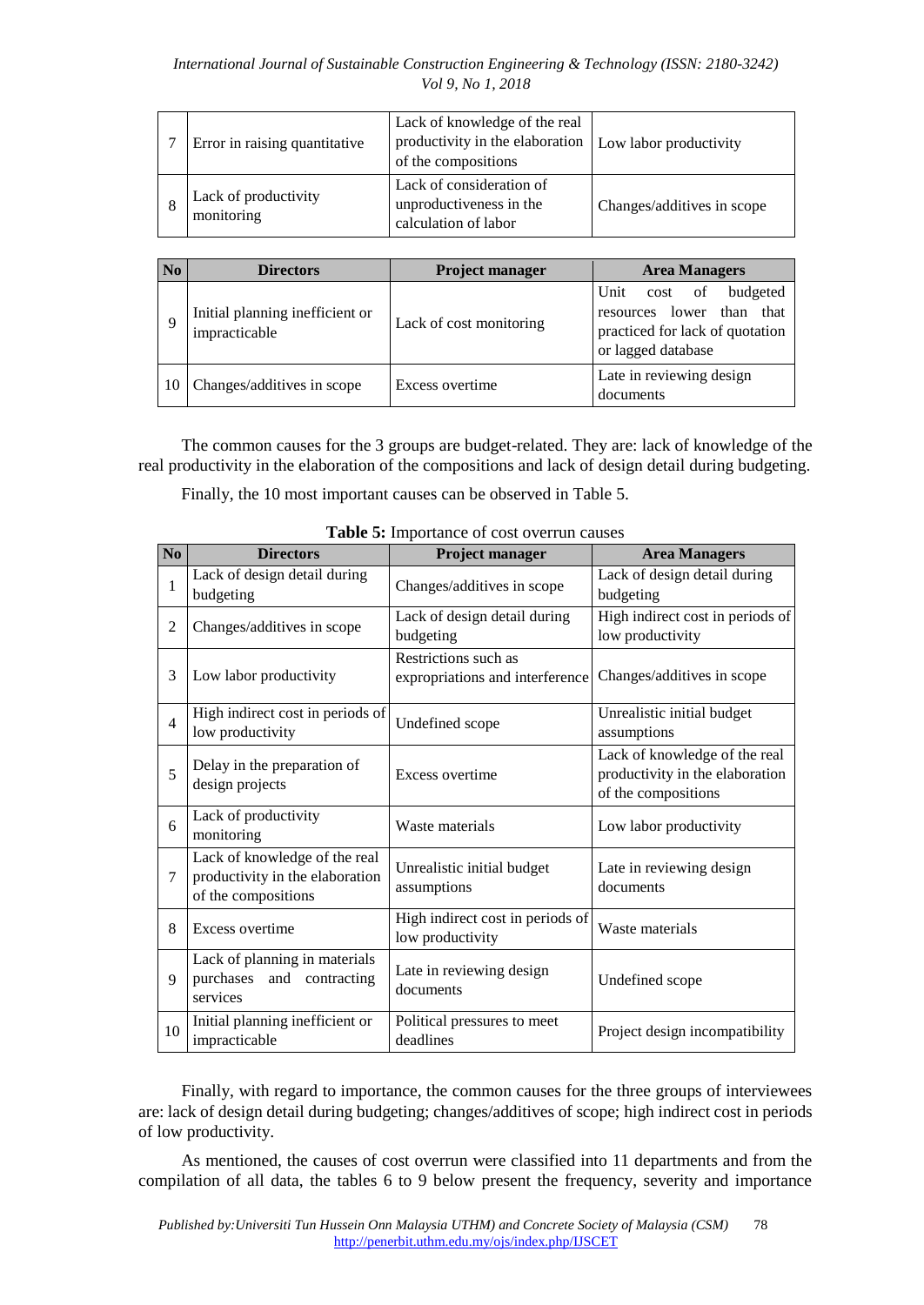indices by each department and by groups of respondents. It is possible to identify the main department in which to act to avoid the occurrence of these causes.

|                                         | <b>Frequency</b> |                | <b>Severity</b> |                | <b>Importance</b> |                |
|-----------------------------------------|------------------|----------------|-----------------|----------------|-------------------|----------------|
| Departments of cost overrun             | <b>Index</b>     | Rank           | <b>Index</b>    | Rank           | <b>Index</b>      | Rank           |
| Planning / Cost Control                 | 66,18            | 1              | 72,73           | 1              | 48,13             | 1              |
| Budget                                  | 56,51            | 5              | 72,48           | $\overline{2}$ | 40,96             | 2              |
| Production / Quality                    | 63,27            | 2              | 64,18           | 6              | 40,61             | 3              |
| External                                | 56,36            | 6              | 68,36           | 3              | 38.53             | $\overline{4}$ |
| Client                                  | 57,64            | 3              | 66,55           | $\overline{4}$ | 38,35             | 5              |
| Engineering / Consulting                | 56,59            | $\overline{4}$ | 61,82           | 7              | 34,98             | 6              |
| <b>Contract Management</b>              | 53.94            | 7              | 64,85           | 5              | 34,98             | 7              |
| Directorship                            | 49.87            | 8              | 58,16           | 8              | 29,00             | 8              |
| Commercial / Contractual Administration | 46,36            | 10             | 56,14           | 9              | 26,03             | 9              |
| <b>Political Factors</b>                | 49,39            | 9              | 51,36           | 11             | 25,37             | 10             |
| <b>Environmental Factors</b>            | 37,27            | 11             | 55,00           | 10             | 20,50             | 11             |

**Table 6:** Ranking of departments of cost overrun by directors

**Table 7:** Ranking of departments of cost overrun by project managers

|                                         | <b>Frequency</b> |                | <b>Severity</b> |      | <b>Importance</b> |                |
|-----------------------------------------|------------------|----------------|-----------------|------|-------------------|----------------|
| Departments of cost overrun             | <b>Index</b>     | Rank           | <b>Index</b>    | Rank | Index             | Rank           |
| Client                                  | 68,00            | $\mathbf{I}$   | 73,41           | 3    | 49,92             | 1              |
| Production / Quality                    | 64,50            | $\overline{2}$ | 71,95           | 4    | 46,41             | 2              |
| Planning / Cost Control                 | 62,35            | 3              | 74,35           | 2    | 46,36             | 3              |
| <b>Budget</b>                           | 59,76            | 4              | 74,71           |      | 44,65             | $\overline{4}$ |
| Engineering / Consulting                | 58,22            | 5              | 68.97           | 6    | 40,16             | 5              |
| <b>Contract Management</b>              | 56,83            | 6              | 67,13           | 8    | 38,15             | 6              |
| External                                | 54,82            | 7              | 66,82           | 9    | 36,64             | 7              |
| Directorship                            | 53,28            | 8              | 68,24           | 7    | 36,35             | 8              |
| <b>Political Factors</b>                | 52,25            | 9              | 60.99           | 11   | 31,87             | 9              |
| Commercial / Contractual Administration | 50,88            | 10             | 62,50           | 10   | 31,80             | 10             |
| <b>Environmental Factors</b>            | 40.59            | 11             | 69,85           | 5    | 28,35             | 11             |

**Table 8:** Ranking of departments of cost overrun by project managers

|                                         | <b>Frequency</b> |      | <b>Severity</b> |      | <b>Importance</b> |      |
|-----------------------------------------|------------------|------|-----------------|------|-------------------|------|
| Departments of cost overrun             | <b>Index</b>     | Rank | <b>Index</b>    | Rank | Index             | Rank |
| Production / Quality                    | 65,89            | 1    | 72,32           | 4    | 47,65             |      |
| Client                                  | 61,90            | 3    | 73,65           | 2    | 45,59             | 2    |
| Engineering / Consulting                | 64,47            | 2    | 69,87           | 6    | 45,05             | 3    |
| <b>Budget</b>                           | 58,11            | 6    | 77,47           | 1    | 45,02             | 4    |
| Planning / Cost Control                 | 61,68            | 4    | 72,63           | 3    | 44,80             | 5    |
| External                                | 56,42            | 7    | 71,37           | 5    | 40,27             | 6    |
| <b>Contract Management</b>              | 58,60            | 5    | 67,54           | 7    | 39,58             | 7    |
| Directorship                            | 55,73            | 8    | 63,91           | 10   | 35,61             | 8    |
| Commercial / Contractual Administration | 53,55            | 9    | 65,66           | 8    | 35,16             | 9    |
| <b>Political Factors</b>                | 51,93            | 10   | 56,73           | 11   | 29,46             | 10   |
| <b>Environmental Factors</b>            | 40.79            | 11   | 64,21           | 9    | 26,19             | 11   |

 *Published by:Universiti Tun Hussein Onn Malaysia UTHM) and Concrete Society of Malaysia (CSM)* 79 http://penerbit.uthm.edu.my/ojs/index.php/IJSCET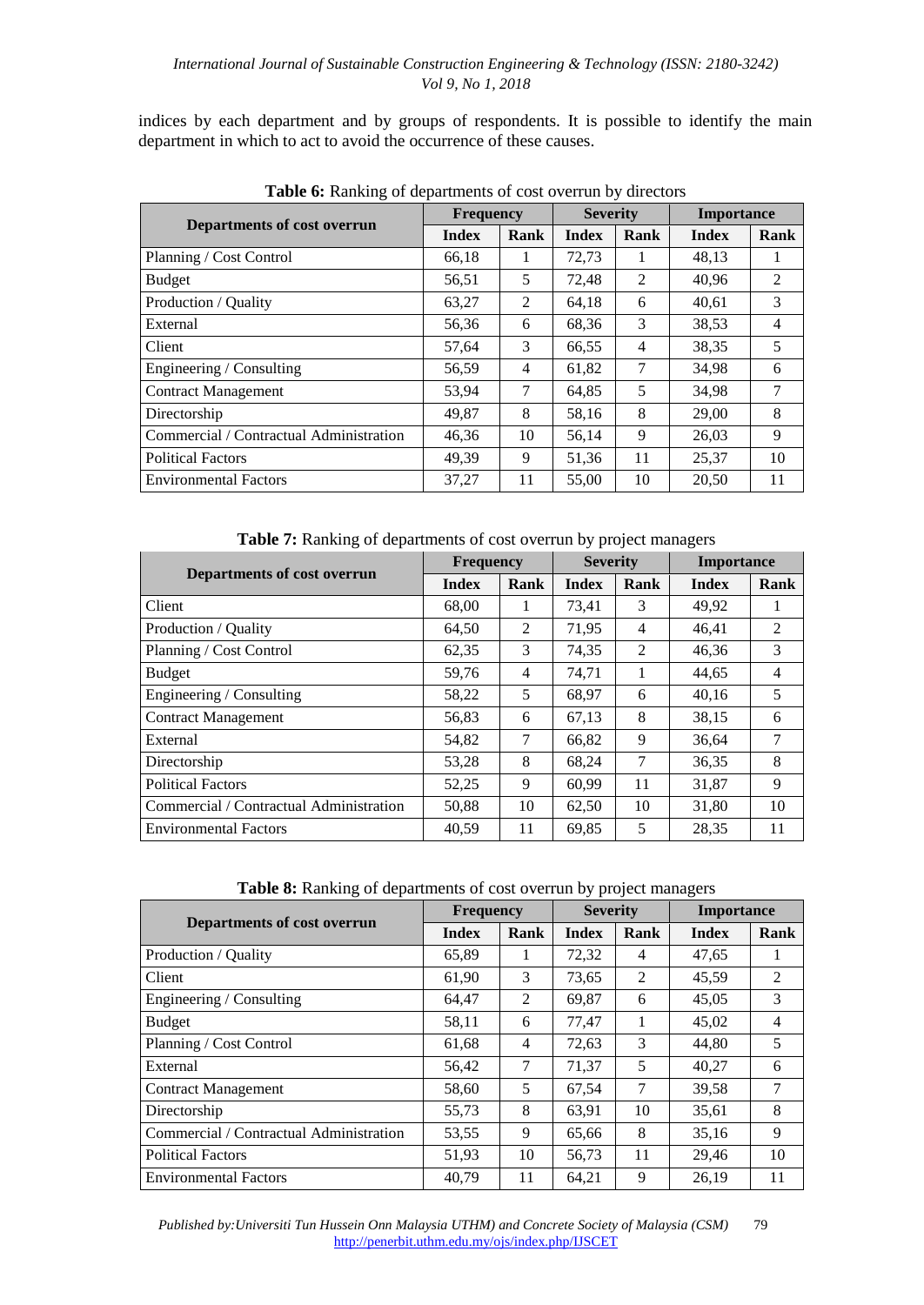|                                         | <b>Frequency</b> |      | <b>Severity</b> |      | <b>Importance</b> |      |
|-----------------------------------------|------------------|------|-----------------|------|-------------------|------|
| Departments of cost overrun             | <b>Index</b>     | Rank | <b>Index</b>    | Rank | <b>Index</b>      | Rank |
| Planning / Cost Control                 | 62,98            | 3    | 73,28           | 2    | 46,15             |      |
| Production / Quality                    | 64,78            | 1    | 70,28           | 4    | 45,52             | 2    |
| Client                                  | 63,11            | 2    | 71,90           | 3    | 45,38             | 3    |
| <b>Budget</b>                           | 58,34            | 5    | 75,31           | 1    | 43,93             | 4    |
| Engineering / Consulting                | 60,37            | 4    | 67,66           | 6    | 40,85             | 5    |
| External                                | 55,83            | 7    | 69,02           | 5    | 38,53             | 6    |
| <b>Contract Management</b>              | 56,67            | 6    | 66,76           | 7    | 37,83             | 7    |
| Directorship                            | 53,46            | 8    | 64,15           | 8    | 34.29             | 8    |
| Commercial / Contractual Administration | 50,90            | 10   | 62,29           | 10   | 31,71             | 9    |
| <b>Political Factors</b>                | 51,45            | 9    | 57,00           | 11   | 29,33             | 10   |
| <b>Environmental Factors</b>            | 39,89            | 11   | 64,06           | 9    | 25,56             | 11   |

**Table 9:** Ranking of departments of cost overrun by all parties

The data show that the directors consider planning and cost control the most important department in cost overrun. The evaluation of project managers shows that the behavior of the client is the most relevant causes. In the view of area managers, the production and quality departments are related the most important causes.

With all the data collected, the Spearman correlation coefficient was calculated with the objective of assessing if the points of view of the 3 groups agree. As can be seen in Tables 10 to 13, the coefficients indicate that the responses of the groups present a high degree of agreement.

|                                         |                 |                    |                                        |                | ం              |
|-----------------------------------------|-----------------|--------------------|----------------------------------------|----------------|----------------|
| <b>Department</b>                       | <b>Director</b> | Project<br>manager | $\mathbf{d} = \mathbf{x} - \mathbf{y}$ | $\mathbf{d}^2$ | $\mathbf{r}_s$ |
| $n = 11$                                | $\mathbf{x}$    | y                  | 0                                      | 38             | 0,83           |
| Client                                  | 5               |                    | 4                                      | 16             |                |
| Commercial / Contractual Administration | 9               | 10                 | $-1$                                   |                |                |
| Directorship                            | 8               | 8                  | 0                                      | $\Omega$       |                |
| Engineering / Consulting                | 6               | 5                  |                                        |                |                |
| <b>Environmental Factors</b>            | 11              | 11                 | 0                                      | $\Omega$       |                |
| <b>Political Factors</b>                | 10              | 9                  |                                        |                |                |
| External                                | 4               |                    | $-3$                                   | 9              |                |
| <b>Contract Management</b>              | 7               | 6                  |                                        |                |                |
| <b>Budget</b>                           | 2               | 4                  | $-2$                                   | 4              |                |
| Planning / Cost Control                 |                 | 3                  | $-2$                                   | 4              |                |
| Production / Quality                    | 3               | $\mathfrak{D}$     |                                        |                |                |

**Table 10:** Spearman correlation with analysis of the results of directors and project managers

**Table 11:** Spearman correlation with analysis of the results of directors and area managers

| <b>Department</b>                       | <b>Director</b> | Area<br><b>Manager</b> | $\mathbf{d} = \mathbf{x} - \mathbf{y}$ | $\mathbf{d}^2$ | $\mathbf{r}_s$ |
|-----------------------------------------|-----------------|------------------------|----------------------------------------|----------------|----------------|
| $n = 11$                                |                 |                        |                                        | 46             | 0,79           |
| Client                                  |                 |                        |                                        |                |                |
| Commercial / Contractual Administration |                 |                        |                                        |                |                |
| Directorship                            |                 |                        |                                        |                |                |
| Engineering / Consulting                |                 |                        |                                        |                |                |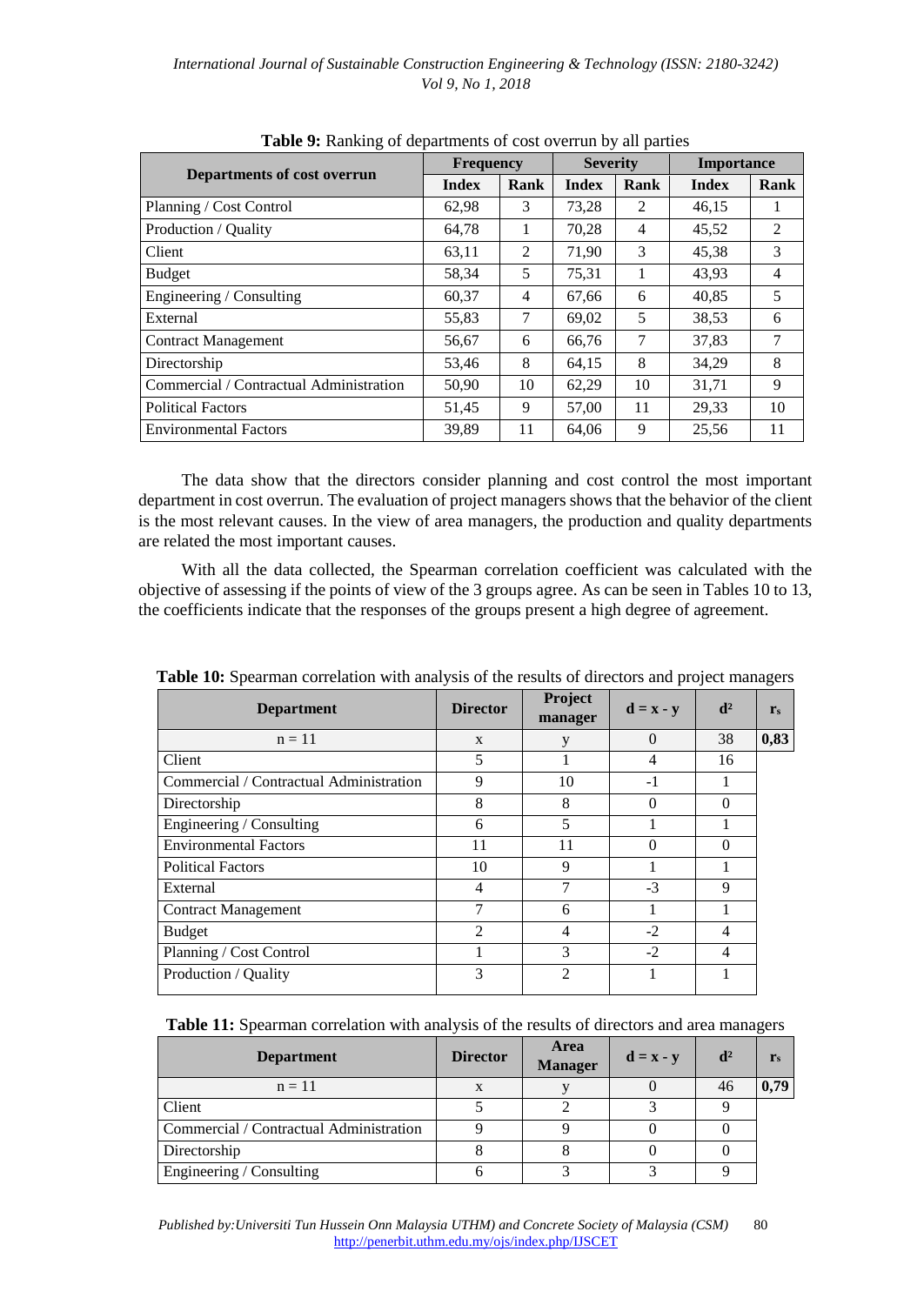| <b>Environmental Factors</b> |    |    |  |
|------------------------------|----|----|--|
| <b>Political Factors</b>     | 10 |    |  |
| External                     |    |    |  |
| <b>Contract Management</b>   |    |    |  |
| <b>Budget</b>                |    | -2 |  |
| Planning / Cost Control      |    |    |  |
| Production / Quality         |    |    |  |
|                              |    |    |  |

**Table 12:** Spearman correlation with analysis of the results of project managers and area

|                                         | managers                      |                    |                                        |                |                |
|-----------------------------------------|-------------------------------|--------------------|----------------------------------------|----------------|----------------|
| $\mathbf n$                             | <b>Area</b><br><b>Manager</b> | Project<br>manager | $\mathbf{d} = \mathbf{x} - \mathbf{y}$ | d <sup>2</sup> | $\mathbf{r}_s$ |
| $n = 11$                                | X                             | y                  | $\Omega$                               | 14             | 0,94           |
| Client                                  | $\overline{2}$                |                    |                                        |                |                |
| Commercial / Contractual Administration | 9                             | 10                 | $-1$                                   |                |                |
| Directorship                            | 8                             | 8                  | $\Omega$                               | $\Omega$       |                |
| Engineering / Consulting                | 3                             | 5                  | $-2$                                   | 4              |                |
| <b>Environmental Factors</b>            | 11                            | 11                 | $\Omega$                               | $\Omega$       |                |
| <b>Political Factors</b>                | 10                            | 9                  |                                        |                |                |
| External                                | 6                             | 7                  | $-1$                                   |                |                |
| <b>Contract Management</b>              |                               | 6                  |                                        |                |                |
| <b>Budget</b>                           | 4                             | 4                  | $\Omega$                               | $\Omega$       |                |
| Planning / Cost Control                 | 5                             | 3                  | 2                                      | 4              |                |
| Production / Quality                    |                               | $\overline{2}$     | $-1$                                   |                |                |

**Table 13:** Spearman rank correlation coefficient

| <b>Groups</b>                  | Index |
|--------------------------------|-------|
| Director e Project manager     | 0.83  |
| Director e Area Manager        | 0.79  |
| Area Manager e Project manager | 0.94  |

# **8.0 Conclusions**

The present study show the point of view of 47 professionals in the construction area, with many years of experience (between 10 and 28 years) and experience in works of various sizes throughout 16 states of Brazil. These professionals belong to 3 major hierarchical groups within a company with 11 directors, 17 project managers and 19 area managers.

On average, respondents pointed out that 71% of contracts have their costs increased by the end of the project by 14%. The results present a very large correlation in the perception of the causes of the cost overrun in the works as presented in table 22. Project managers and area managers presented a coefficient of 94% Spearman correlation. The directors and project managers with 83% and the directors and area managers with 79%.

The result of project managers group shows that customer is the major causer in cost overrun of the work and secondly the production department. On the other hand, the group of area managers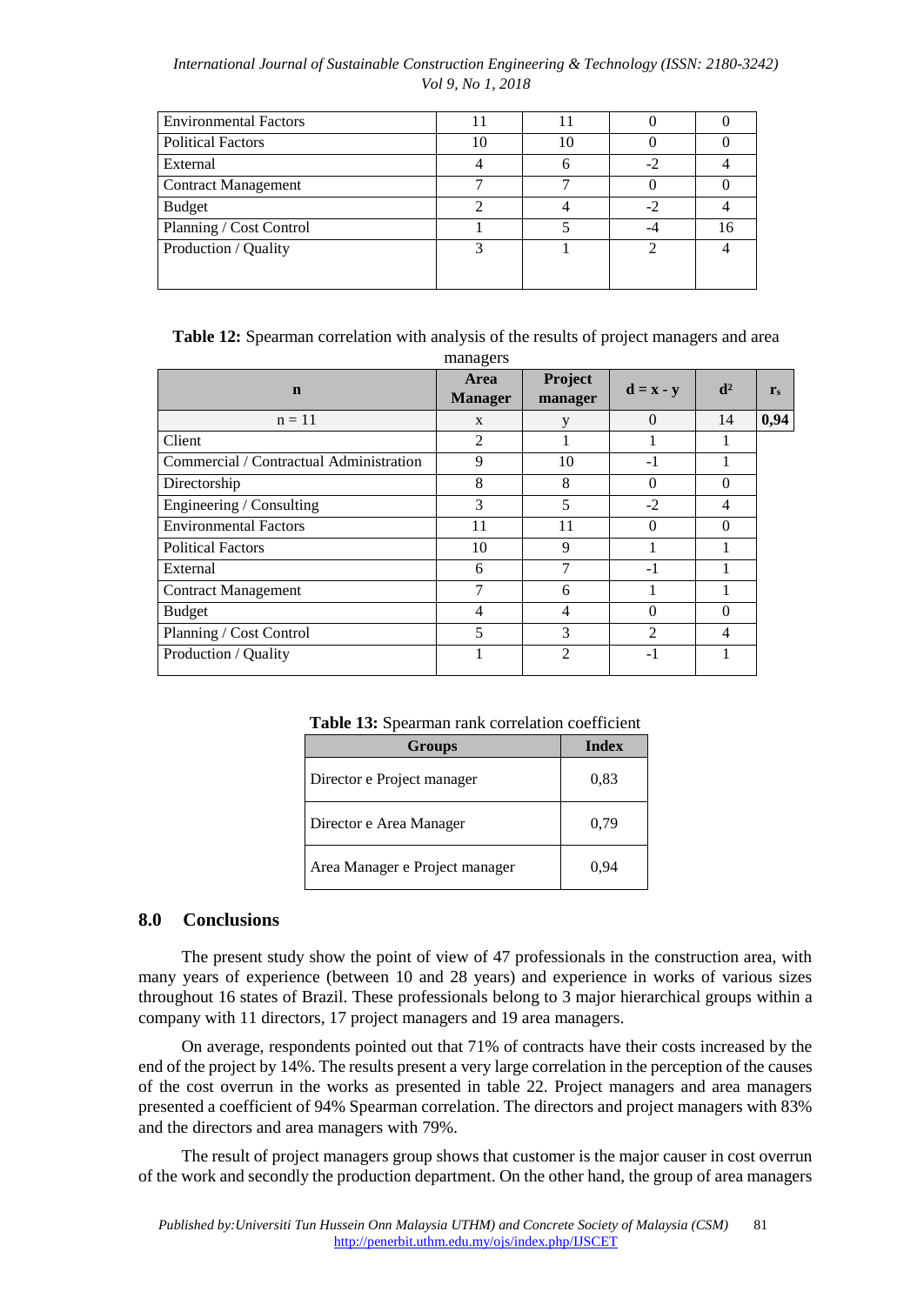understands that the production department are the main responsible for the increase of costs and secondly the client. The result of the directors is more related to internal factors of planning, control, and monitoring and therefore they understand that the department of planning and cost control is the main cause of the cost overrun in the works and secondly the department of budget, being in fifth place the client.

### **9.0 Recommendations for Future Studies**

A recommendation for future study would be to deepen the profile of the client to better understand the impacts on the results of construction contracts related to customer types (public, private and mixed) and types of contract (unit price, global or mixed price). The study reported a very large customer impact on costs overrun and loss of profitability.

When talking with professionals in the field, many reported difficulties in the relationship with the client, especially in the public department, which presents delays in payment, constant changes in scope and sequencing to meet third party interests. Another problem reported to the public client is the constant changes in tax inspectors according to political interests, which often ends up blocking the process and losing the contract's history. For these reasons, a customer-facing study would be interesting.

### **Acknowledgement**

The authors would like to thank the collaboration of all the interviewees in providing the data needed to prepare and complete this study. Also, we are thankful to the support of the [National](https://en.wikipedia.org/wiki/National_Council_for_Scientific_and_Technological_Development)  [Council for Scientific and Technological Development](https://en.wikipedia.org/wiki/National_Council_for_Scientific_and_Technological_Development) [C](https://en.wikipedia.org/wiki/National_Council_for_Scientific_and_Technological_Development)NPq for its financial support.

## **References**

- [1] H. de P. Santos, C. M. D. Starling, P. R. P. Andery, Um estudo sobre as causas de aumentos de custos e de prazos em obras de edificações públicas municipais. Ambiente Construído. 15, 225–242 (2015).
- [2] G. A. Niazi, N. Painting, Significant factors causing cost overruns in the construction industry in Afghanistan. Science Direct . 182, 510–517 (2016).
- [3] N. Azhar, R. U. Farooqui, S. M. Ahmed, Cost Overrun Factors In Construction Industry of Pakistan. First International Conference on Construction In Developing Countries (ICCIDC–I) "Advancing and Integrating Construction Education, Research & Practice" August 4-5, 2008, Karachi, Pakistan, 499– 508 (2008).
- [4] A. A. A. Azis, A. H. Memon, I. A. Rahman, A. T. A. Karim, Controlling cost overrun factors in construction projects in malaysia. Research Journal of Applied Sciences, Engineering and Technology. 5, 2621–2629 (2013).
- [5] A. Enshassi, J. Al Najjar, M. Kumaraswamy, Delays and cost overruns in the construction projects in the Gaza Strip. Journal of Financial Management of Property and Construction. 14, 126–151 (2009).
- [6] N. I. El-Sawalhi, An Overhead Costs Assessment for Construction Projects at Gaza Strip. American Journal of Civil Engineering. 3, 95 (2015).
- [7] S. A. Assaf, S. Al-Hejji, Causes of delay in large construction projects. International Journal of Project Management. 24, 349–357 (2006).
- [8] Senouci, A., Ismail, A. & Eldin, N. Time Delay and Cost Overrun in Qatari Public Construction Projects. in Procedia Engineering 164, 368–375 (Elsevier Ltd, 2016).
- [9] P. F. Kaming, P. O. Olomolaiye, G. D. Holt, F. C. Harris, Factors influencing construction time and cost overruns on high-rise projects in Indonesia. Construction Management and Economics. 15, 83–94 (1997).
- [10] D. Arditi, G. T. Akan, S. Gurdamar, Cost overruns in public projects. International Journal of Project Management. 3, 218–224 (1985).
- [11] Y. M. Cheng, An exploration into cost-influencing factors on construction projects. International Journal of Project Management. 32, 850–860 (2014).
- [12] Polat, G., Okay, F. & Eray, E. Factors affecting cost overruns in micro-scaled construction companies.